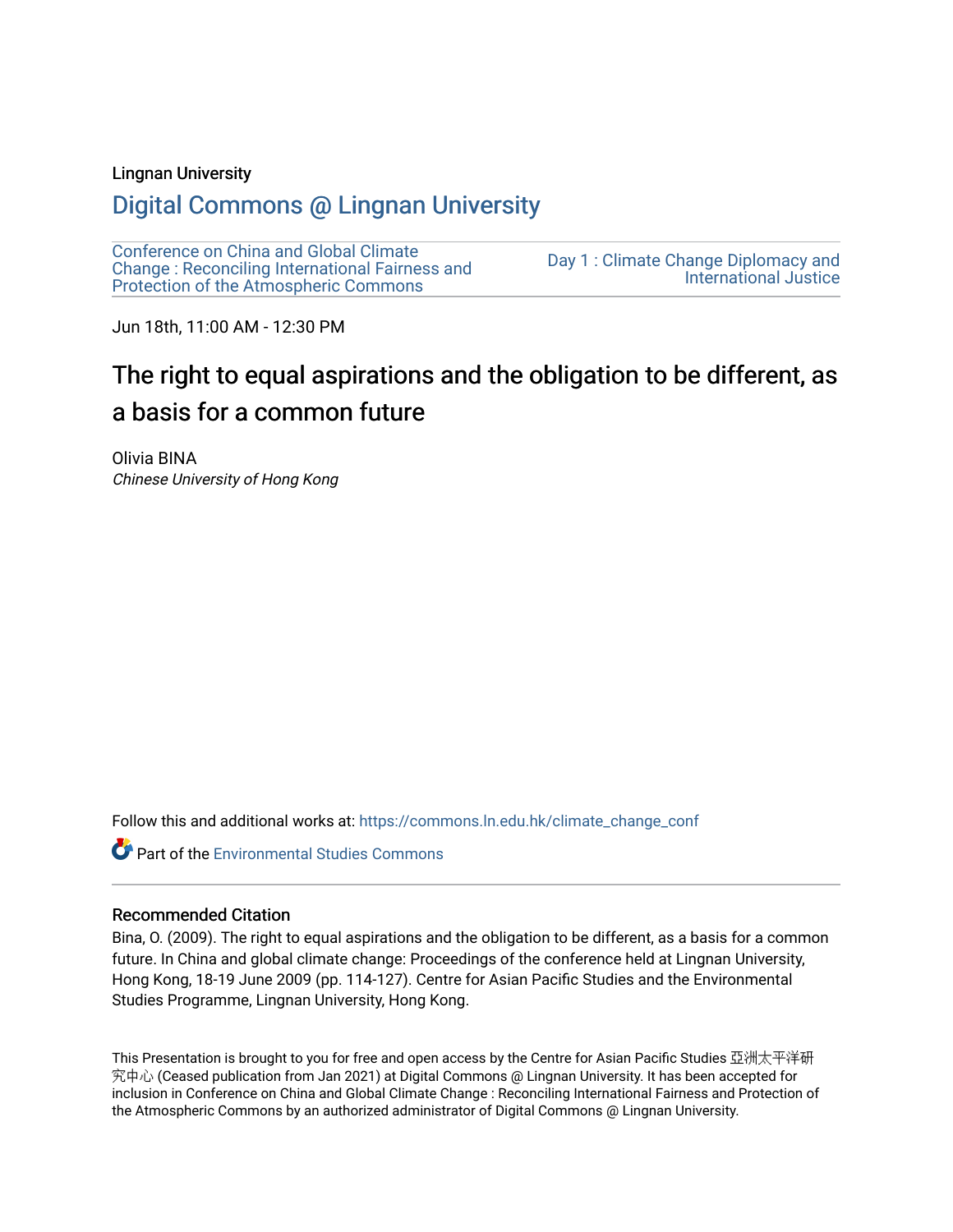# **The Right to Equal Aspirations and The Obligation to be Different, as a Basis for a Common Future**

Olivia Bina1

### **Abstract**

<u>.</u>

By virtue of its sheer size and growth trajectory, China knows it cannot be ignored. The question is whether it can offer leadership in terms of greater responsibility, both towards its own people and the rest of the world. The climate change crisis is the ultimate expression of unsustainable patterns of growth. Based on this perspective of the climate change debate, I explore the theme of responsibility as traditionally focused around the need to limit emissions, but also in terms of the obligation to pursue development aspirations through a different path. I consider the argument that China's leadership has an opportunity to embark on a path that is consistent with the need to secure a 'common future', and highlight both the promise and contradictions of current policy. I conclude by challenging the idea that there is a significant difference between the position of China's Government and that of most developed nations, and suggest that the promise of a new path for development might still be met if contradictions are finally acknowledged, and experimentation is adopted to pursue bold alternatives, rather than efficient growth models**.** 

 *'All this is happening before our eyes, and yet we act as if we had all the time we want, and all the solutions…* 

*If you don't know how to fix it, please stop breaking it…* 

*I am only a child and yet I know we are all part of a family, 5 billion strong, in fact 30 million species strong and borders and governments will never change that….* 

*we are all in this together and should act as one single world, towards one single goal… even when we have more than enough we are afraid to share, we are afraid to let go of some of our wealth…* 

Severn Suzuki speaking at UN Earth Summit 1992

 In 1992, as representatives of state met in Rio de Janeiro for the *United Nations Conference on Environment and Development*, the world had enough evidence to know that growth was taking its toll on the planet, and that its benefits were very unevenly distributed. It also knew that dependence on fossil fuels to deliver most of those unevenly distributed benefits (registered as annual GDP growth) was resulting in dangerous concentrations of greenhouse gases into the atmosphere. Even children knew it (Suzuki 1992: xvii).

 Fast-forward almost two decades and little has changed. A staggering amount of information, reports, renewed commitments and a regularly rediscovered urgency with which the 'crises' ought to be addressed, characterised the 1990s and the first decade of this millennium like a relentless, yet muffled, beat. Climate change is emblematic of the extent of our impact, the urgency for a response and the seemingly endless postponement of action. Although it is but the final symptom of a long chain of effects (MEA 2005) caused by humanity's 'continuing transformation of the earth' (Schellnhuber *et al.* 2005: 13) in its

<sup>&</sup>lt;sup>1</sup> Assistant Professor, Department of Geography and Resource Management, The Chinese University of Hong Kong, Shatin, N.T., Hong Kong S.A.R., email: o.c.bina.92@cantab.net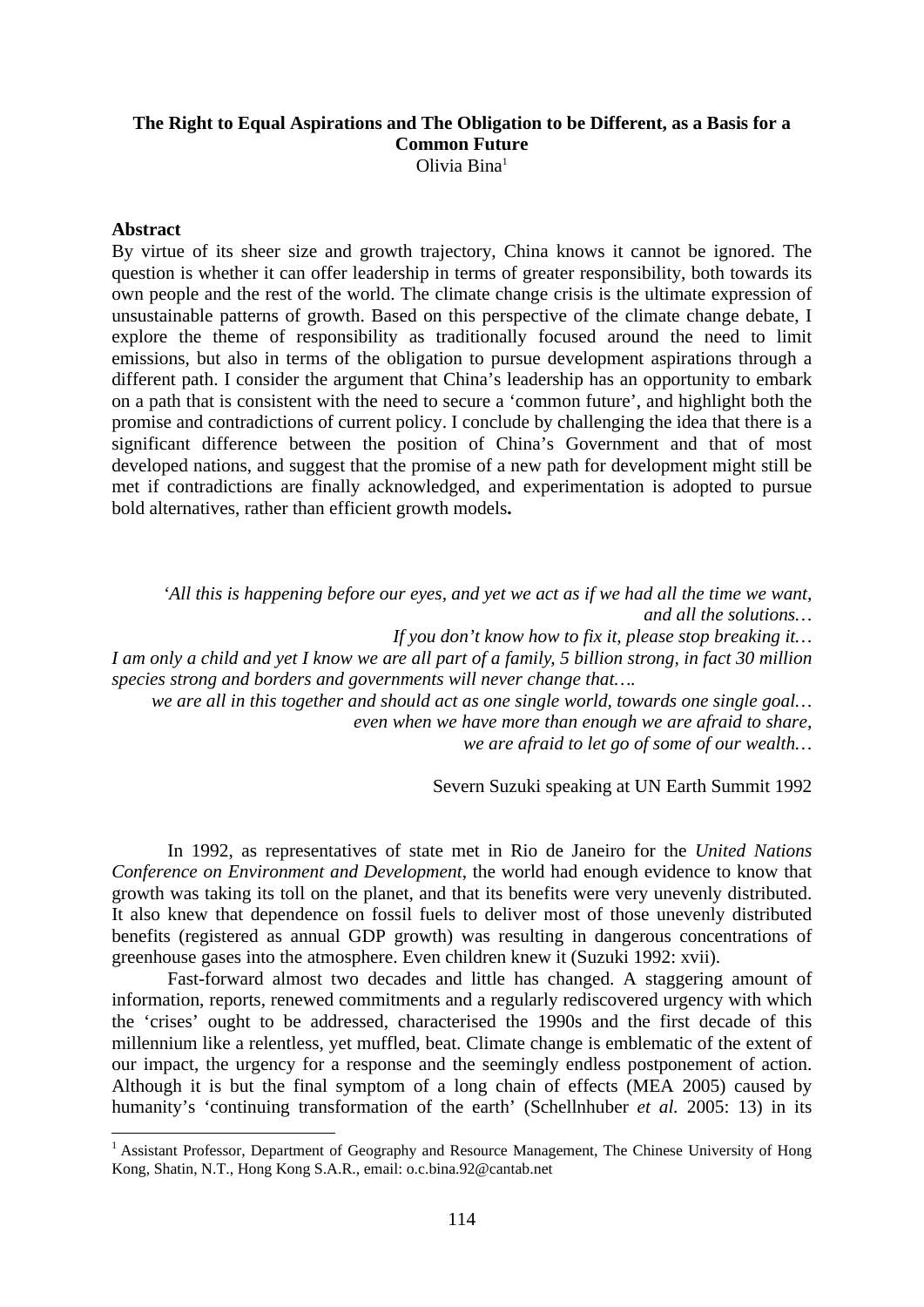pursuit of prosperity, climate change stands out as the issue that best illustrates our interdependence, not just between nations but with all species and habitats on whose services we 'fundamentally depend' (MEA 2005: v). It is not the quintessentially global dimension of this crisis that has focused the minds of heads of state over the last few years, but rather, its implications given our interdependence: a characteristic of the earth system that globalisation has exacerbated into an economic and social dimension, as well as an ecological reality.

 Against this backdrop, China has rapidly taken centre stage, at once as 'victim' of historical transformation and pollution of the biosphere by developed nations, and 'perpetrator' – as it steals the title of 'first polluter' from the richest country in the world (Bina and Soromenho-Marques 2008). By virtue of its sheer size and growth trajectory, China appears to have focused the minds of leaders across the world on the physical limits of our planet and the challenge of having to share its common resources with a growing population, in ways that *Limits to Growth*, *Our Common Future*, *Agenda 21* and the *Millennium Ecosystem Assessment* have frustratingly failed to do (Meadows *et al.* 1972 ; WCED 1987 ; UNCED 1992 ; MEA 2005). Economic growth and the environment have never looked quite so in conflict as in the case of China. The contribution of this growth to climate change is raising alarm inside and beyond the country's borders, precisely as a result of the ecological interdependence so strenuously ignored thanks to the successful separation of the world of economics from the biosphere.

 The climate change crisis is the ultimate expression of unsustainable patterns of growth. The tension surrounding climate change negotiations is therefore inextricably linked to the fundamental unresolved question of how to reconcile an increasingly widespread pursuit of growth with the finite nature of our planet.<sup>2</sup> Based on this perspective of the climate change debate, I explore the theme of responsibility as traditionally focused around the need to limit emissions, but also in terms of the obligation to pursue development aspirations through a different path. I consider the argument that China's leadership has an opportunity to embark on a path that is consistent with the need to secure a 'common future', and highlight both the promise and contradictions of current policy. On balance, evidence suggests that this opportunity is still to be taken, while there is a risk of falling into undifferentiated irresponsibility for all parties. I conclude by challenging the idea that there is a significant difference between the position of China's Government and that of most developed nations, and suggest that the promise of a new path for development might still be met if contradictions are finally acknowledged, and experimentation is adopted to pursue bold alternatives, rather than efficient growth models**.** 

#### **Framing The Issue of Responsibility**

1

The Chinese Government does not deny the science or the importance of the climate change crisis (NDRC 2007b). Ambassador Yu Qingtai (2008), China's Special Representative for Climate Change Talks, acknowledges that climate change 'affects not only the development of the global economy and prosperity, but also the very existence of mankind', and confirms that his Government actively supports 'the leadership role played by the United Nations in responding to climate change'. Within this international framework of negotiations three points seem crucial (Yu Qingtai 2008): 1) the centrality of UN Framework Convention on Climate Change (UNFCCC) 'fundamental principle of Common But Differentiated Responsibilities' as the 'very foundation for international cooperation'; 2) 'the concerns by the developing countries over adaptation, technology transfer and financial resources should

<sup>&</sup>lt;sup>2</sup> The use of energy is illustrative. According to the International Energy Agency (IEA 2007) China accounted for four fifths of the growth of industrial production and carbon dioxide emissions during the past 25 years. It predicts that between 2004-2030 China and India will account for approximately 75 percent of global coal demand and 35 percent of oil demand, and for 35 percent of global power generation capacity.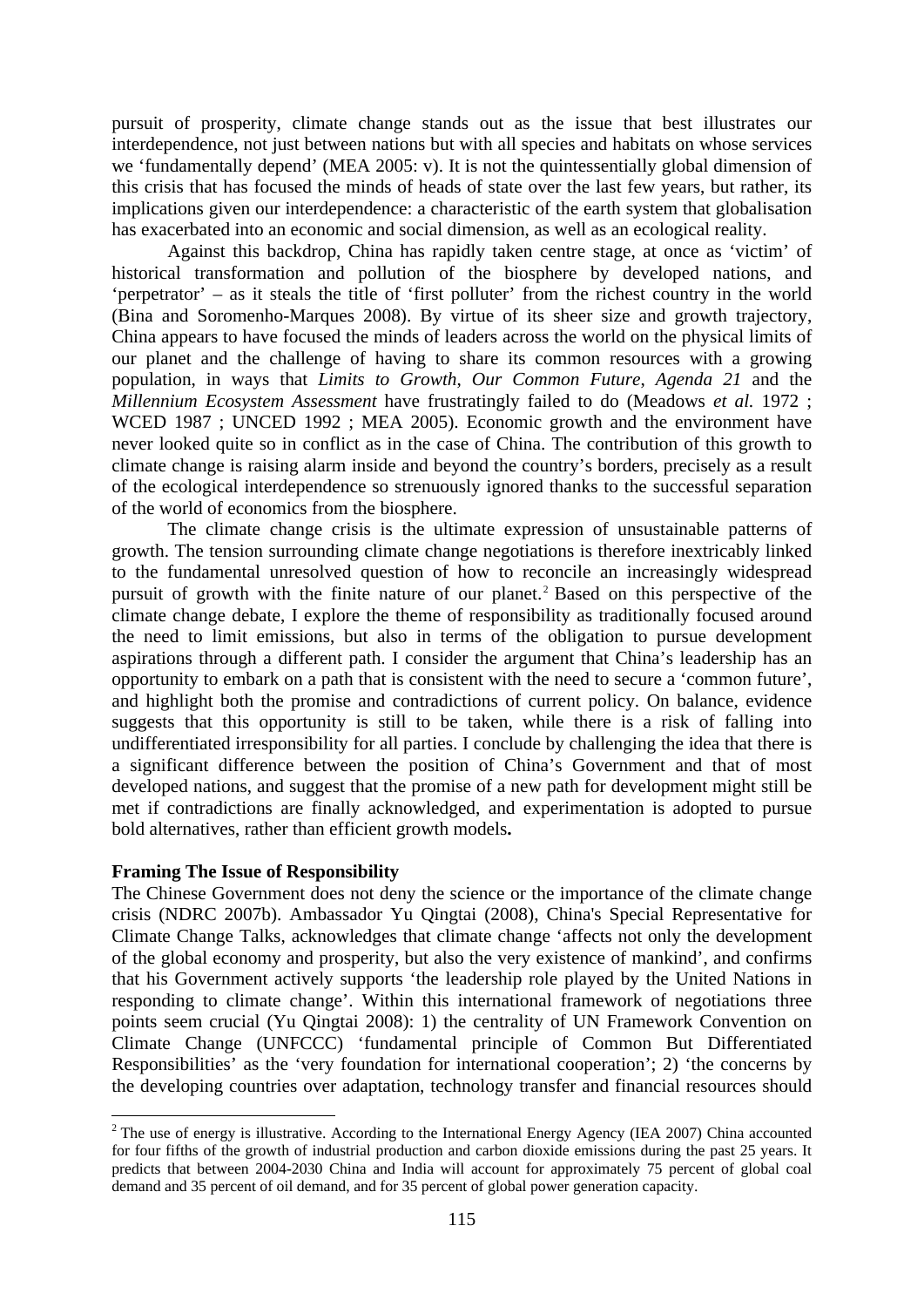be addressed in real earnest'; and 3) 'the effectiveness of participation by the developing countries [to the international effort] will, to a significant extent, depend on whether the developed countries will take substantive actions on financial and technological assistance… and capacity building, *to facilitate their achievement of sustainable development*' (emphasis added). Together, these three points define the strengths as well as the contradictions in the approach of China's leadership to responsibility.

 The first reference to common but differentiated responsibilities refers to the need to limit emissions and is central to the debate and impasse in the negotiations. While this is not the interpretation of responsibility used in this paper, it is the starting point for the argument whereby responsibility ought to relate to *how development is conceived* rather than to *how to responsibly clean up after development*, or at least after a certain level has been achieved.<sup>3</sup> Amongst the arguments used by the Chinese Government to resist adopting emission targets is an appeal to the concept of historical responsibility. Quite apart from the intrinsic weaknesses of the concept (Miller 2008), reference to the presumed irresponsibility of England, Germany and the USA (followed by the rest of the developed nations), seems hardly a justification for the Government's insistence it can focus on improving efficiency rather than limiting total emissions. The richest 20 percent of the world uses over 75 percent of global resources and emits 51 percent of carbon dioxide to maintain its way of life:<sup>4</sup> undoubtedly, developed nations contributed to a significant part of current concentrations of greenhouse gases in their quest for development, and while the benefits (development and lifestyle) are confined to political borders, the price of those benefits is being shared by humanity as a whole. Developing countries see the current crisis as the price for the development path chosen by rich countries to reach current levels of wealth. The price in terms of impacts affects all forms of life (but especially those in developing countries: UNDP 2007), the benefits have instead remained carefully contained within political boundaries. The perceived injustice explains the appeal to notions of responsibility: responsibility in relation to choices of development paths, which however cannot be raised against past choices without implying that current and future development paths ought to avoid irresponsible choices. This has important implications for the choice of China's leaders.

 The pressure on China's Government is rising as it attained the dubious honour of 'first polluter' for energy-related carbon dioxide emissions in 2006 (Levine and Aden 2008). Its response has been to counter charges of environmental irresponsibility by reframing the climate debate as a problem of 'development', essentially appealing to the right to develop (NDRC 2007b). 5 In the words of President Hu Jintao: 'climate change is ultimately a development issue and it can only be addressed in the course of sustainable development' (cited in Feng Qinghu 2007). Accordingly, China's leaders take every opportunity to remind the rest of the world that they must still battle with poverty reduction and that in per capita terms, the country's energy, emissions and overall resource consumption levels are well below the average for developed nations (see for example: CCICED and WWF 2008). They also point out that the 'ownership' of those emissions, and related responsibility, is a matter

<u>.</u>

<sup>&</sup>lt;sup>3</sup> In the case of China, as I go on to show, this level is likely to be the moderately prosperous society of approximately USD 4000 per capita.

<sup>4</sup> This figure represents million metric tons of CO2 emitted by all 'high income countries' in 2003; the figure for all 'developed countries' is 61 percent (data source: IEA in EarthTrends (http://earthtrends.wri.org) Searchable Database Results, accessed: 9/6/09).

<sup>&</sup>lt;sup>5</sup> The right is rooted in the provisions of the Charter of the United Nations (United Nations 1945: preamble) promoting 'social progress and better standards of life in larger freedom'. During the last 75 years the number of commitments to this right have multiplied, and its articulations have explored the link with nature (United Nations Conference on Human Environment, Stockholm 1972) and subsequently found expression in the notion of human development by Mahbub ul Haq and Amartya Sen, popularised by the United Nations Human Development Reports (UNDP 2007).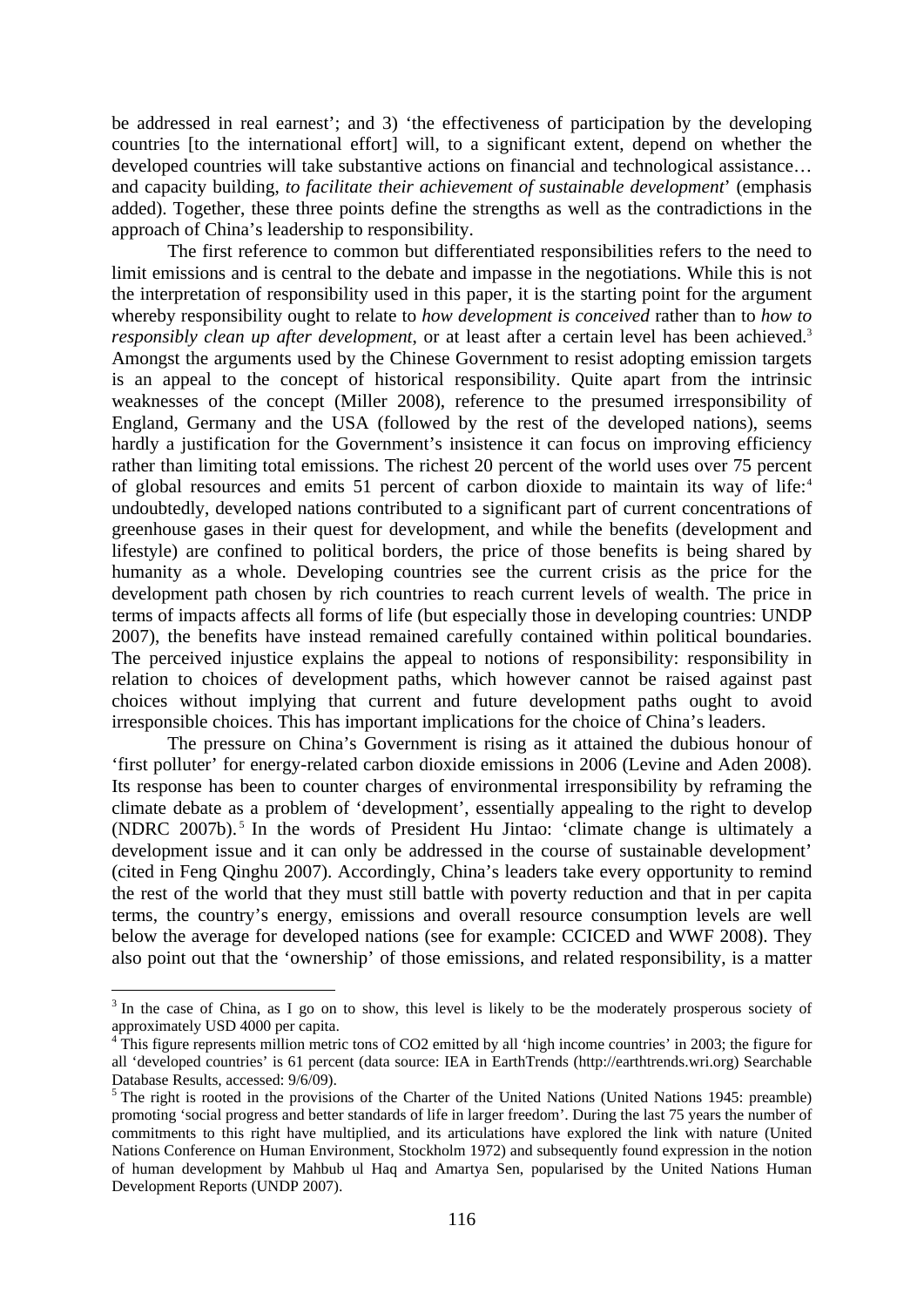for discussion, since approximately 33 percent of China's domestic carbon dioxide emissions were due to production for export in 2005 (Weber *et al.* 2008).

 The link between the risk of climate change and development is indeed at the heart of the problem, and the binding factor is energy. The use of energy plays a major part in shaping the interaction between the various parts of human society and the rest of the ecosystem. Societies grow in size and complexity thanks to ever increasing use of energy, and to date 80 percent of the world's primary sources are fossil fuels (Evans 2007). Development depends on energy, all the more so in a country that has grown at an average of 9-9.5 percent over five decades, primarily thanks to industrialisation and, since 2002, heavy and energy intensive industries. Even if all the efforts to promote a clean(er) and more efficient use of energy were to bear their fruits (NDRC 2007b ; NDRC 2007a), the main source of energy will remain coal for decades to come (IEA 2007). This, combined with the growth projections for China, is bound to wipe out most benefits. By linking its right to develop with the need to remain free of any binding commitments (emission reduction targets), the Government is effectively expecting to take its turn on the irresponsible path. The same path tread by Euro/American societies. Is the appeal to historical responsibility combined with the right to pursue development the equivalent of wanting to extend a right to irresponsibility for all nations, albeit at different times in history? The Government aims for persistently high rates of growth until it reaches a moderately prosperous society is not only justified on grounds of poverty reduction, but also as a way of legitimizing the ruling Party and maintaining social stability:

'[t]aking economic development as the central task is vital to invigorating our nation and is the fundamental requirement for the robust growth and lasting stability of the Party and the nation' (Hu Jintao 2007).

 Since the reform era began, China's remarkable growth has meant an equally remarkable – though less admirable – increase of its ecological deficit. Since the mid-1970s it has been demanding more capacity than its own ecosystems could provide, and is now requiring 'the equivalent of two Chinas' worth of biocapacity (CCICED and WWF 2008: 13). Given the record of environmental pollution linked to its development, which is affecting the lives of its people as well as contributing to the climate change crisis (Liu Jianguo and Diamond 2005 ; Pan Yue and Zhou Jigang 2006), the leadership's appeal to notions of historical responsibility could result in denial of the whole concept of responsibility, both within and beyond its country's borders.

 Ambassador Yu Qingtai's (2008) message contained two further points that complete the link between (ir)responsibility, pollution and development. There is a lot that developed nations ought to do, and offer – funds and technology – to enable developing countries to catch up in the general rush to 'develop' before the latter is willing to engage in greater levels of responsibility. This is even more true about engaging with *undifferentiated* levels of responsibility, which would result from calls to reduce the responsibility gap between 'developed' and 'developing' nations that achieved high levels of growth since the categories were adopted in the Kyoto Protocol.<sup>6</sup> The general failure to comply with commitments and promises by rich nations within the context of the Kyoto Protocol and subsequent negotiations has been noted: 'It is a pity that developed countries have shown insufficient sincerity and made inadequate efforts to fulfil… obligations' in terms of financial resources

1

<sup>&</sup>lt;sup>6</sup> China's representatives reveal an uncompromising stance on this issue, as it allows them to maintain differentiated, low, levels of responsibility, but also to claim a higher moral ground by depicting their efforts as significant: 'China is making huge efforts to combat climate change despite the fact that it remains a lowincome developing county' (Xie Zhenhua 2009). For an interesting discussion see (Hu Angang 2009).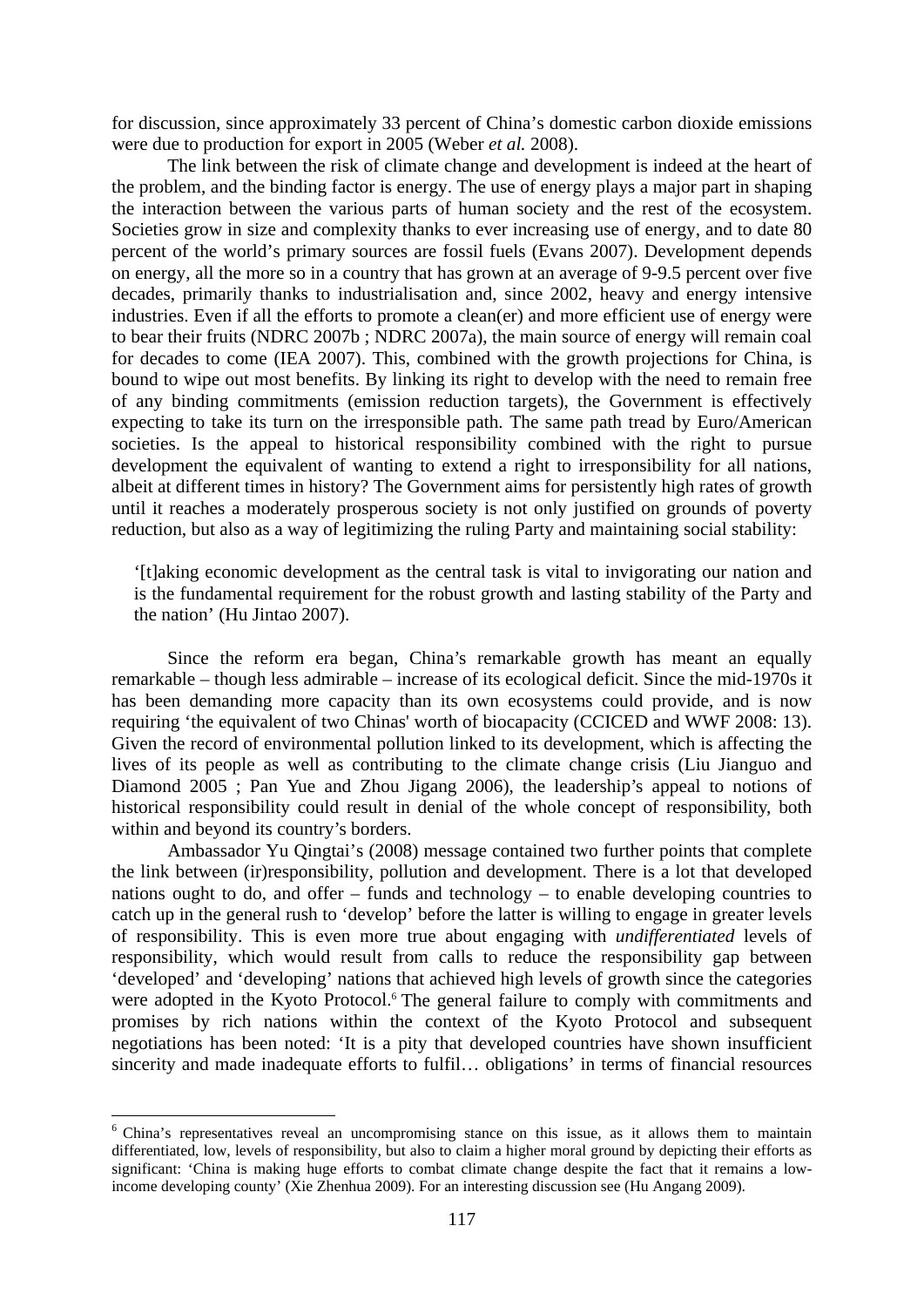and transfer of technology (Feng Qinghu 2007), and implicitly used by developing nations to support their claims.

 The weakness of developed nations' commitments and implementation record reveals a failure to grasp the significance of the challenge posed by their development model. This is not surprising: climate change is but the final symptom of a long chain of effects whose science was far less controversial, but which still await the political will needed to address them effectively (Jordan and Lenschow 2008 ; MEA 2005). Nevertheless, neither controversial definitions of 'developing country', nor failure to deliver by developed ones can justify the pursuit of *undifferentiated irresponsibility*. Such path would contradict the Chinese Government's message to the world (NDRC 2007b), exemplified by the recent article in *The Guardian* signed by Xie Zhenhua, Hu Jintao's special representative on climate change:

'With a deep sense of responsibility for its own people and the entire human race, China will continue to implement proactive policies and measures to address climate change and make unremitting efforts to protect Earth' (Xie Zhenhua 2009).

#### **Opportunity and Expectation: A Promised New Path**

How can one reconcile a claim to differentiated, essentially limited, responsibility with the proclaimed objective to achieve 'sustainable development' and 'protect Earth'? The Chinese Government claims it wants to pursue a new development path that would make it responsible to its people by improving the state of the environment at home, and to humanity as a whole by improving the efficiency with which it uses energy and other resources (Xinhua 2006). It is this promise, encapsulated in the political programme of 'scientific outlook on development' (*kexue fazhan guan*) and 'ecological civilization' (*shengtai wenming*) that suggests China's rise might be an opportunity for its people and for a common future. The pursuit of a new path acknowledges that economic growth is being 'realized at an excessively high cost of resources and the environment' (Hu Jintao 2007). The cost, depending on whose calculation is considered, varies between two and twenty percent of China's GDP (China Daily 2006 ; Liu Jianguo and Diamond 2005). As a result, the *Economic Work Conference of the Communist Party Leadership* of 2006 marked a departure from the uncompromising pursuit of rapid growth that has characterised the last five decades, concluding that the country must 're-engineer the economy' and search for 'a new growth pattern that is energy-saving, environmentally friendly and sustainable' (Xinhua 2006). A year later, the change was enshrined in Hu Jintao's *Report to the Seventeenth National Congress of the Communist Party of China,* as 'scientific outlook on development' (Hu Jintao 2007).

The program for a scientific outlook on development encompasses a range of ideas on and around the sustainability of development. It emphasizes the pursuit of 'a better life and sound ecological and environmental conditions' and embraces principles of efficiency, resource (primarily energy) saving and decoupling – all of which occupy a special place in driving the modernization of the State (Yao Runming *et al.* 2005). It is also seen as a driver for the new, people-oriented, more compassionate, direction of China's development that responds to increasing social disparity (Liu Guoli 2007). However, to date this new path is primarily one based on technological fixes: improved efficiency as the principal delivery mechanism of 'a resource-conserving and environment-friendly society' (Hu Jintao 2007), which has found expression in concepts of circular economy (reduce, reuse, recycle) (Jin Yong 2008 ; NDRC 2007a). It is efficiency and the pursuit of a circular economy that will enable a quadrupling of GDP by 2020 while ensuring 'sound ecological and environmental conditions' (Hu Jintao 2007). And the current stimulus package of 400 trillion RMB is testament to this focus. Several investments within the 10 Point Plan include an energy efficiency element; 210 billion RMB are specifically earmarked for energy and the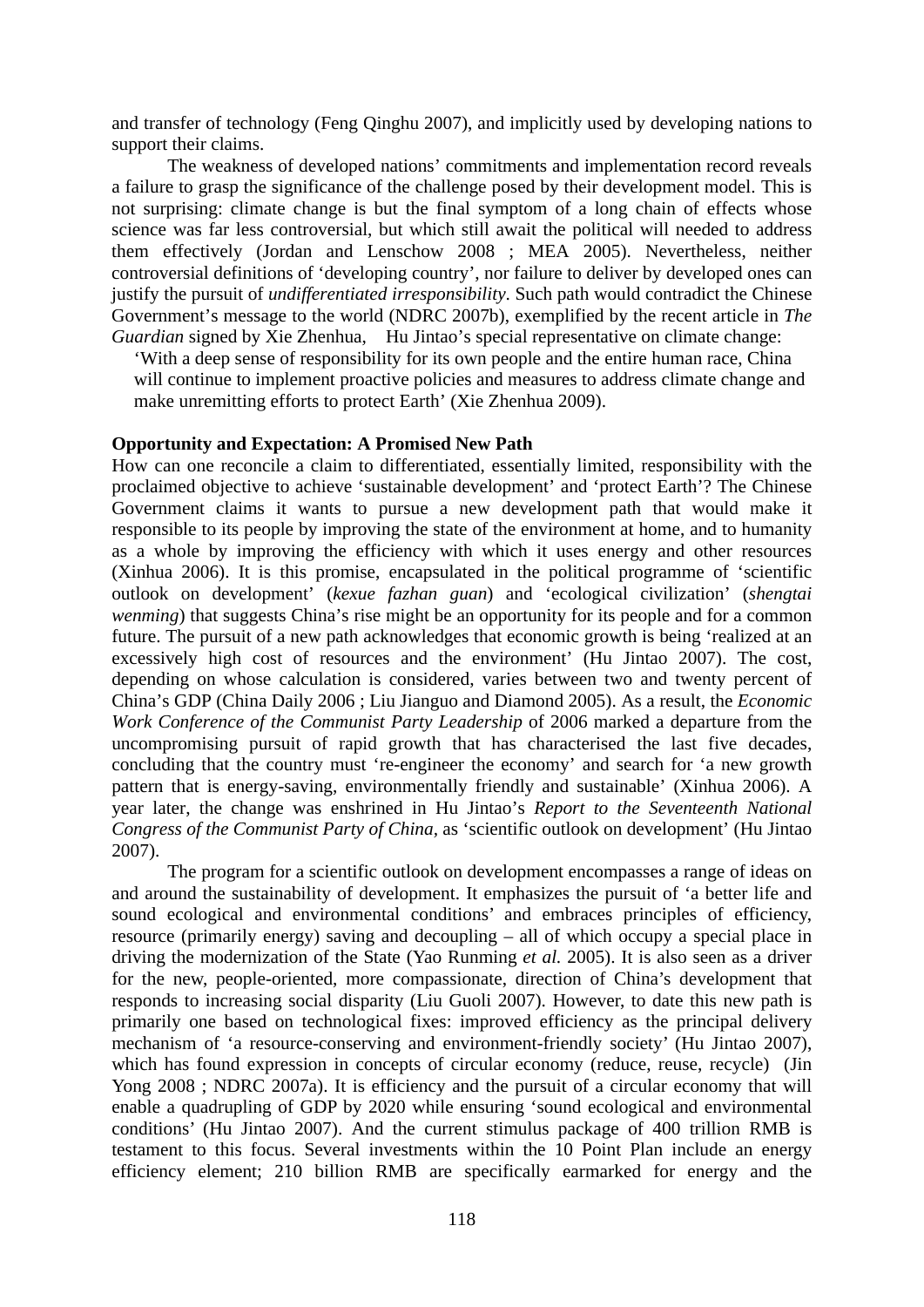environment, for example for upgrading refineries (World Bank 2009).<sup>7</sup> In a country with twenty percent of the world population, and seven percent of the world's land and water, efficiency in the use of resources makes eminent sense, and the significant role of heavy and energy intensive industry over the last decade has meant that a reduction of energy intensity by 20 percent per unit of GDP by 2010 (against 2005 levels) is now a national priority (NDRC 2007a). Similarly, great effort and resources are being devoted to the more efficient use of scarce land, especially agricultural land, and water. Beyond the generic statements of intention there is a very significant body of practical and administrative measures that, especially since the approval of the *11th Five Year Plan* (2006-2010), have been attempting to balance the pursuit of economic growth with greater attention for the needs of the environment and of the less fortunate sections of China's rural society more closely in contact with the devastating effects of the former (NDRC 2007a ; Pan Yue and Zhou Jigang 2006 ; Song Guojun *et al.* 2008).

 Ecological civilisation was officially introduced together with scientific development at the *Seventeenth National Congress of the Communist Party of China*. Although official discourse refers to both the scientific outlook on development and ecological civilisation, often with no clear distinction,<sup>8</sup> it is suggested here that the scientific outlook and ecological civilisation are not two dimensions of the Government's promised new path, but rather the former might be usefully considered as the means to the latter. The means focuses on efficiency, the end questions the development paradigm and aspires to a new era for humanity. Ecological civilisation represents a wider mission statement in response to the ecological crisis that is affecting the country. An acknowledgement of the need to rethink traditional models of growth in a country with limited biocapacity and limited options to export waste and pollution beyond its borders. The idea is to provide a cultural basis from which to transcend industrial civilisation and capitalism, advocating the pursuit of material and spiritual wealth through an ecological harmony rooted in traditional Chinese cultural ethics that recognises value in both man and nature (Beijing Review 2006). In the words of Pan Yue (2004? : 47-56) it represents a 'historical mission' for China to promote an 'advanced culture' that recognises Man as 'inseparable from other forms of life in nature' and which can only coexist through mutual restraint:

'all advanced cultures exist in nature… Man has the right… to enjoy material lives and seek freedom and happiness. However, such rights must be limited by the scale and environmental capacity'.

This interpretation is in line with the idea of interdependence and necessary limits introduced in the late 1960s and rediscovered with renewed urgency ever since. It reflects the leadership's concern with 'the future of global civilization' given global constraints as well as global ecological problems epitomised by dangerous climate change (Ma Jun 2007). Ecological civilisation subscribes to the idea proposed here, that the right to human development aspirations must be accompanied with the obligation to pursue a different development path. This is of course true for China as it is for the rest of the world, since limits and restraint can only make sense when national perspectives are transcended and consideration is given to the Earth system (I return to this in the conclusions).

Chinese official discourse on the need for a new development path has thus witnessed

1

 $<sup>7</sup>$  It is worth noting that the updated version of the plan (from November 2008 to March 2009) has witnessed a</sup> significant contraction of the amount devoted to 'sustainable environment' in favour of 'technology and industry' and 'housing' (The Economist 2009).

<sup>&</sup>lt;sup>8</sup> Government representatives like Jia Zhibang (2009), director of the State Forestry Administration, links the scientific outlook of development with ecological civilisation and the need to 'protect[…] global ecological security and sustain[…] human culture' acknowledging climate change as 'a prominent threat to the progress of civilization'.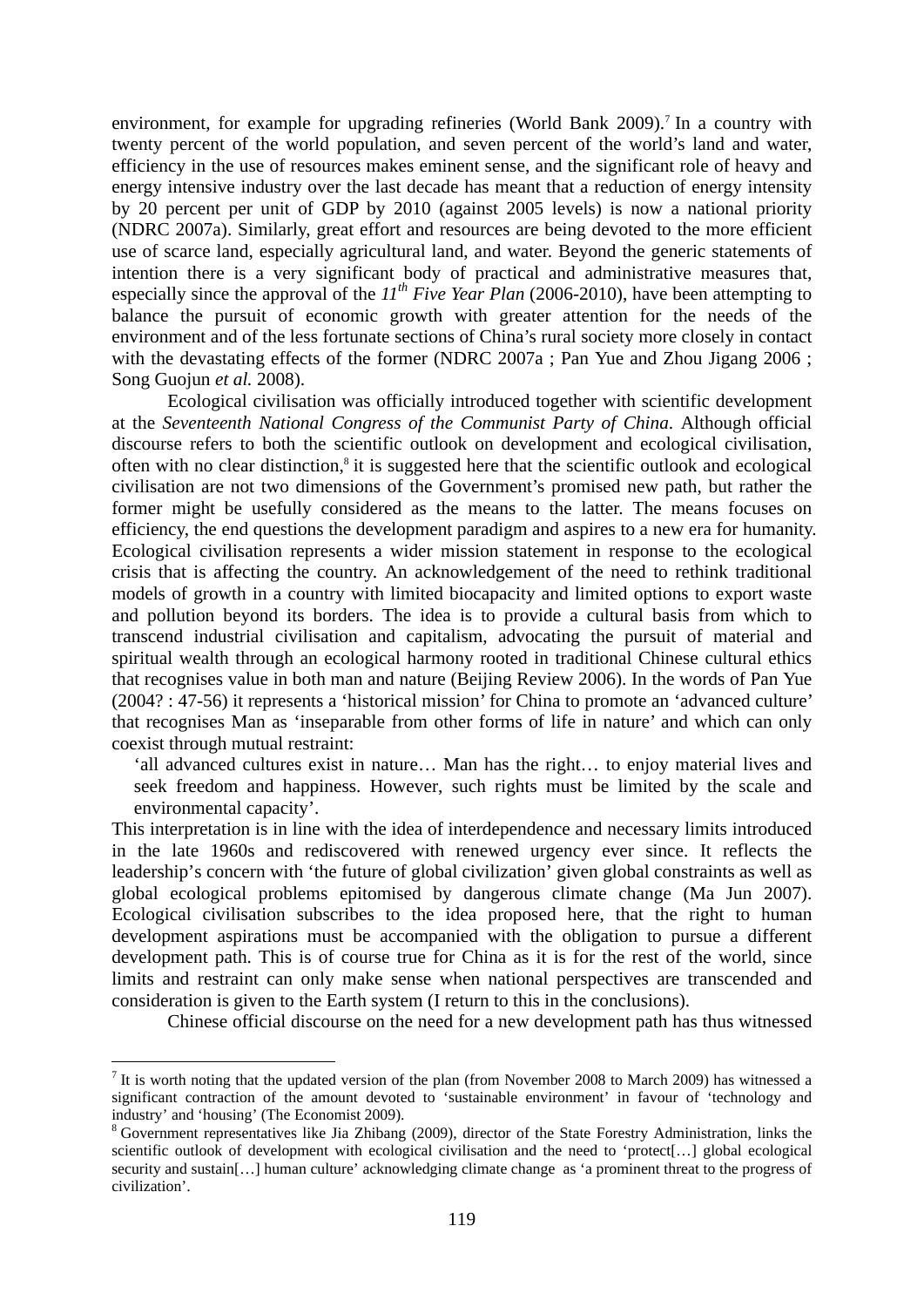interesting developments since the *Sixteenth National Congress* of the Party. It suggests the Government intends to take a responsible approach both towards its people and towards the rest of the planet, which represents an opportunity to avoid dangerous climate change. Whether such opportunity materialises will depend on the further articulation of both the means (scientific outlook on development) and the end (ecological civilisation), as well as the capacity of Government to deliver on its promises. It is worth noting that the promise has been matched by expectations across the world. Internationally renowned scholars – including Jeffrey Sachs and Joseph Stiglitz, and commentators – including Sir Crispin Tickell, Lester Brown and Jonathon Porritt, have in recent years expressed the hope that China might lead the world to a new era of sustainable development. China as 'a relatively late comer to the industrial world… has the opportunity to leapfrog over the mistakes of others' (Tickell 2007), technology will play a crucial part in delivering more sustainable development (Brown 2006; Sachs 2007a), and there is 'no reason why China shouldn't become the world's number one nation in terms of eco-efficiency', according to Porritt – who defines the situation in China as 'an ecological apocalypse' (Green Futures 2006:3).

 It seems there is almost 'a *desire* for hope' that makes most commentators tread the uneasy path between hope and despair, as if afraid to contemplate the wider consequences of China's possible demise (Bina 2007). A substantial part of this hope is supported by faith in technology and efficiency gains as the foundations of a sustainable future. This faith is shared by the developing discourse of scientific outlook on development, and related circular economy. However, based on the Chinese Government's current policies and funding priorities, a number of contradictions can be identified, which suggest that the solutions devised by the scientific development programme (the means) may not lead to the radical changes needed to shift to the new development paradigm of ecological civilization (the end). The result could be a failure to address the underlying causes of China's environmental crisis, and to contribute to avert dangerous climate change.

#### **The Contradiction in The Promise**

Considering the most recent policies, economic plans and funding priorities from the angle of the promise of greater harmony seems to have been left behind, and the opportunity for containing the risk of dangerous climate change that might have come from a new path may be significantly weaker than expected.

 The primary contradiction is perhaps the simplest and one which remains unresolved in many parts of the world, not only in China: that between environmental protection and development. Sustainable development has only contributed to muffle rather than solve this tension, and it seems that the Chinese concepts of scientific outlook on development and ecological civilisation might be heading in the same direction, judging from the content of the more recent public plans explicitly designed under the auspices of such concepts. While Hu Jintao's speech delivered at the opening ceremony of the Boao Forum for Asia annual conference (Boao, Hainan, 12 April 2008) suggests there is still a desire to 'explore and improve our development path and model in keeping with China's national conditions', he also confirms a 'commit[ment] to promoting the sustained and steady growth of the world economy' (Hu Jintao 2008). The contradiction between improving the quality of development and the need for rapid growth persists. The Government advocates 'sound and rapid economic growth' though the quadrupling of per capita GDP of the year 2000 by 2020, and expects this growth to deliver 'balanced development' by 'reducing consumption of resources and protecting the environment' (Hu Jintao 2007). China's *11th Five Year Plan* is meant to promote this balanced outcome, yet a mid-term evaluation suggests it has failed to live up to the promise: 'insufficient progress on macroeconomic rebalancing and changing the economic and industrial structure has [meant] limited progress on energy and water intensity,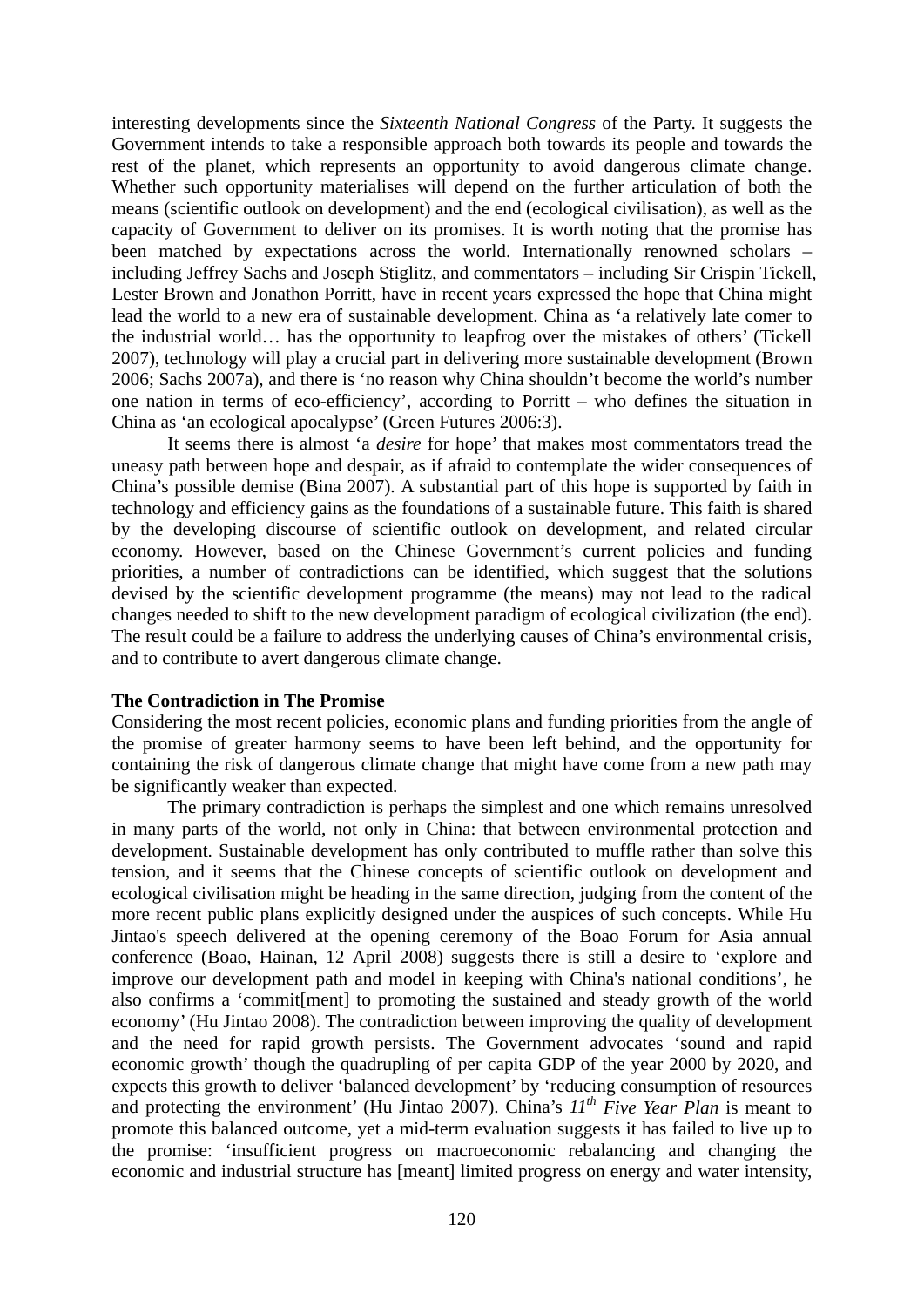and environmental quality' (World Bank 2008: 11).<sup>9</sup> The development path remains inspired by a traditional model of industrial growth and a market economy that depends on global exports. The plans for the forthcoming  $12<sup>th</sup>$  Five Year Plan suggest little change is to be expected until well into 2020. The environmental chapter of the national plan is being drafted not in order to address the ecological crisis, but rather to support the imperatives of economic growth and social stability through the achievement of a moderately prosperous society by 2020. 10 Initial proposals suggest that 'the pre-ordained economic development model determines environmental progress' and that until 2020 China can expect the relationship between economy and the environment to be in 'contradiction' and only 'preliminarily harmonious' by 2030 (China Environmental Law 2009). Once again, the model seems unlikely to change in any significant way. The implementation of the much-praised 'green' stimulus package of 400 trillion RMB is also revealing its contradictions as environment and social concerns are sidelined in favour of economic priorities, mainly expressed in terms of infrastructure investment (The Economist 2009 ; Tan Yingzi 2009). In the words of Zhou Shengxian, Environment Minister: 'environmental protection [is] not being highlighted in the overall plan' and recent reviews show a relaxation of the already bland implementation of pollution controls, and new environmental problems arising from many of the industrial plans in the Centre and West regions (Li Jing 2009).

The overall approach that transpires from the last decade of planned economic growth suggests that China's leaders are waiting for the environmental Kuznets Curve to reach the theoretical point of industrialisation and per capita income after which pollution levels begin to drop. Quite apart from the critiques of the curve's assumptions (Caviglia-Harris *et al.* 2009), this mode offers nothing that can be defined as a new, more responsible, path of development. Instead, the brief overview of high profile plans suggests business as usual for at least a few decades to come.

Given the efforts by the Government to redefine China's path to development, these results might seem surprising, were it not for a deeper contradiction within the overall promise: a contradiction between the ultimate need for restraint, intrinsic to ecological civilization (the end) and the unquestioned pursuit of growth, albeit efficient growth, central to the programme for a scientific outlook on development (the means). The latter is arguably aimed at 'putting people first' (Hu Jintao 2007), but its foundations in greater efficiency of resource use, primarily energy resources, seem to have sidelined the social dimension and the need to work within the country's biocapacity limits. It is because of the efficiency credentials that the scientific outlook is being considered a contribution towards climate change policies (NDRC 2007b). This appeal, almost fascination, with the potential of efficiency to deliver sustainable development can be linked to a desire to rationalise, control and shape nature (uprooting forests, redirecting rivers) which has characterised China's

1

 $9$  The analysis explains how the country's capital-intensive, industry-led pattern of growth continues to be a key driver of economic and social imbalances: 'First, the capital-intensive, industry-led growth had been particularly intensive in energy, natural resources, and environmental degradation, thus accentuating the associated imbalances noted above. While energy and natural resource intensity was declining in several sectors, the relatively rapid growth of industry increased the weight in GDP of the most energy and resource intensive sectors. Second, capital-intensive growth created fewer jobs than a services-led growth pattern, limiting the absorption of surplus agricultural labor and contributing to the rising rural-urban income inequality and rural poverty' (World Bank 2008: 3).

 $10$  The four key stages of economic growth were summarised thus by Wu Shunze, Deputy Director General of the China Academy of Environmental Planning: 1) industrialisation to be completed by 2030, 2) peak in the use of resources and energy between 2020-2030, 3) modernisation, including growth of the service industries and a reduction of pressure on the environment, to be attained between 2030-2050, and 4) mature urbanisation, highincome status and largest world economy by 2050 (China Environmental Law 2009).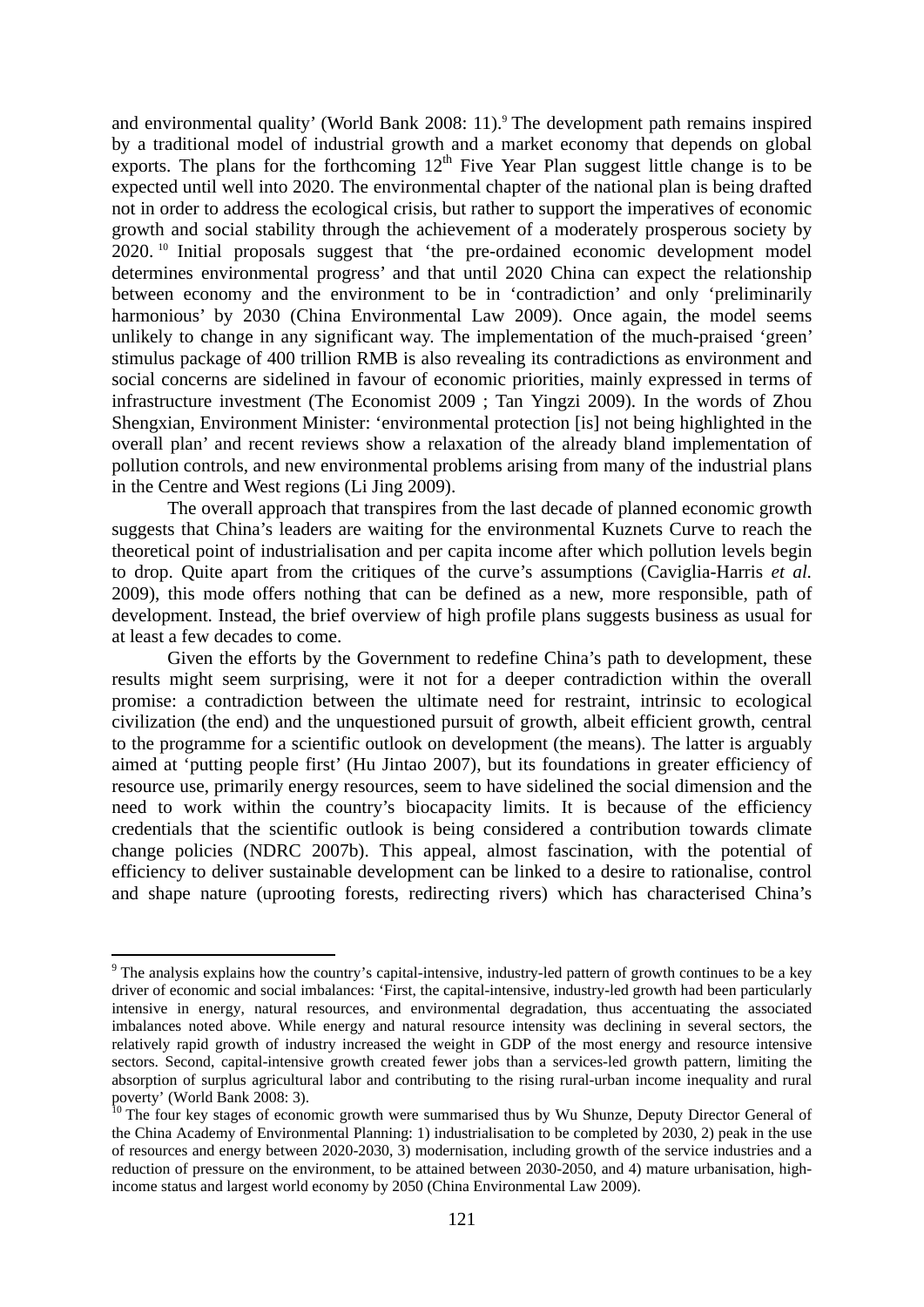leaders for millennia (Elvin 2004).<sup>11</sup> However, it seems to ignore a fundamental weakness: the inefficiency of China's industry is well known and certainly will benefit from greater efficiencies, but historical evidence shows that higher efficiency of energy conversion leads eventually to higher, rather than lower, energy use, ultimately negating the initial benefits (Smil 2005).<sup>12</sup> This is especially true for a country that is planning rapid and sustained economic growth, as well as unprecedented urbanisation by 2050. There is therefore a second contradiction in the promise of China's leaders: it can be expressed as faith in efficient growth.

In spite of the rhetoric invoking a different – responsible – development path, there is enough evidence to suggest that the leadership is pursuing the same path and committing the same mistakes that today's richest countries experienced. Both sides seek to mediate their responsibilities towards emission reductions through the seemingly unquestionable right to growth and to the pursuit of ever-higher standards of living. The result is likely to be one more step towards undifferentiated irresponsibilities. Efficiency *per se* ensures no harmony between man and nature. It acknowledges their interdependence, but without reference to limits and the need for restraint, it cannot lead to lasting harmony. This is of course the problem with the 'limited' responsibility at the heart of the Government's position in the climate change negotiations. Many of the arguments explored above will support limited responsibility on the grounds of equity. In practice however, the Chinese Government is confronted with the simple fact that by virtue of having the largest population in the world, and being one of its largest economies, it is also one of the largest and fastest growing pressures on the planet. Being a responsible player both at home and abroad will take more than efficient growth, and the shortcomings of recent plans confirm this.

#### **Embracing Contradictions: The Obligation To Be Different**

1

The analysis of the contradictions and limitations of current proposals echoes with that of O'Riordan (1983) who reminds us that contradictions lie at the heart of modern environmentalism. Environmentalism has its origin in divergent ideological modes of interpreting the environmental question: the ecocentric mode that assumes a natural order that man has the power to disturb, potentially leading to the destruction of the biosphere, and the technocentric mode that focuses on rational, value-free scientific managerial techniques to shape the natural environment and man's destiny (O'Riordan 1983). The first mode is concerned with 'ends', and the moral and spiritual dimension of choices, while the latter is primarily interested in the potential of science to develop the necessary 'means' of human progress. In many ways, technocentrism has succeeded in defining both the problem (be it climate change or development) and the solution (efficient growth, green economy). Ecocentrism instead struggled to translate generic consensual objectives into concrete policies and actions. The nature of the divide between ecocentrism and technocentrism echoes that between the idea of ecological civilisation and scientific outlook on development (although the former is not to be equated to econcentrism). If the Chinese leadership is to live up to its promise, and to the hope and growing expectations that it has contributed to create around the world, it will have to address the contradictions of its scientific outlook on

 $11$  The relationship with nature is also characterised by contradiction, as successive governments sought to control key resources for political and military reasons, all the while demonstrating a remarkable sensitivity and respect for nature's beauty and spiritual dimension: 'classical Chinese culture was as hostile to forests as it was fond of individual trees' (Elvin 2004: xvii; see also: Beijing Review 2006).

<sup>&</sup>lt;sup>12</sup> The emphasis on energy efficiency so as to "produce more with less", has well known limits and even risks, as well as obvious immediate and short term benefits. The Jevons Paradox and the Khazzoom-Brookes postulate warn of rebound effects whereby savings accruing from more efficient use of energy lead to lower prices and eventually lead to increased consumption (see for example: HoL 2005 ; York 2006 ; Smil 2005).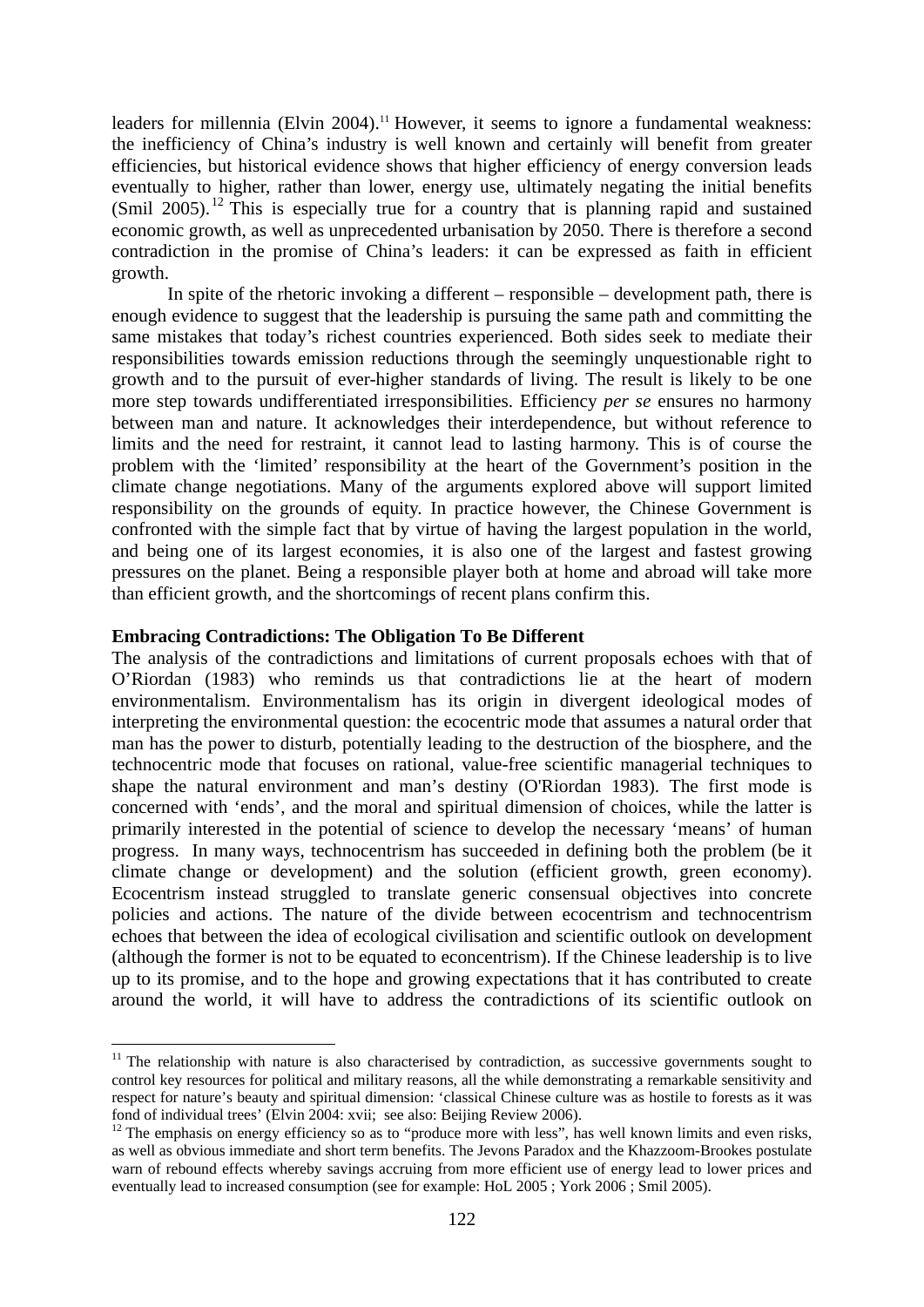development and invest greater energy in defining more clearly the nature of an ecological civilisation – its end, before choosing the means to achieve it. Taking responsible action to avert dangerous climate change will require much more bold proposals than those tabled to date, which subscribe more to a *responsibility for cleaning up after development*, than *for redefining development* in ways that openly addresses the limits we face.

 As Harvey (1996) notes, globalisation is characterized by a time-space compression, and the turn of the century has been marked by a renewed awareness of the Earth as a closed system, with clear limits in terms of capacity and resources. These limits are made more tangible thanks to the projected population growth in China, India and Africa, and the sheer impossibility of extending the current lifestyle of rich countries to the 'newcomers' (for a detailed discussion, see: Brown 2006). The Chinese leadership seems fully aware of this:

'I cannot accept the argument that I, as a Chinese, am only entitled legally to one quarter of what you are entitled to…But… being equal to an American when it comes to per capita emissions would be a nightmare for the Chinese' (Ambassador Yu Qingtai cited in: Heilprin 2008).

 Responsibility must therefore include limits and mutual restraint for the benefit of the commons and thus, our common future. This is true for China's representatives as for those of all countries. Indeed, a question inevitably arises from this analysis: can any country be reasonably expected to define a new development path in an interdependent and globalised world? Given the current state of the global commons and the implications for dangerous climate change, the time for limited responsibility, whether by developed or developing countries – no matter how poor, seems to be over, and a new development path may have to be a global obligation.

 The acknowledgement and analysis of contradiction is a distinctive characteristic of Chinese political thought, as much as experimentation is a unique trait derived from its revolutionary past (Dirlik forthcoming). Perhaps the greatest contribution from China towards finding a solution to the multiple crises the world is facing could be to place on the global agenda the contradiction between environment and development that is the legacy of Euro/American capitalism, forcing heads of state across the world to acknowledge what they must surely already know: that 'win-win' situations are rare and their pursuit is encouraged only thanks to the vagueness of sustainable development concepts. The climate change crisis is the ultimate expression of such contradiction. Chinese leaders have an opportunity to show a different path, living up to the promise of an ecological civilisation that is not simply a rehearsal of technocentric beliefs and efficiency-driven solutions. There is a need for radically different ways of thinking about the medium term – for long-term is now a luxury of the past if the conclusions of the IPCC are to be taken at face value, and a need to experiment now with models that will have to be in place in a matter of decades, not centuries. Only if world leaders are prepared to see the contradiction inherent in simple numbers, such as the energy figures from the International Energy Agency, will they take steps towards addressing – rather than discussing – the dangers linked to climate change. Only then will they show the long awaited responsibility and leadership they owe to our common future, averting the decline and fall into a pattern of undifferentiated irresponsibility.

In the words of a twelve year-old:

*'do not forget why you are attending these conferences, who you are doing this for. We are your own children, you are deciding what kind of world we are growing up in… I challenge you, please make your actions reflect your words'.*  Severn Suzuki speaking at UN Earth Summit 1992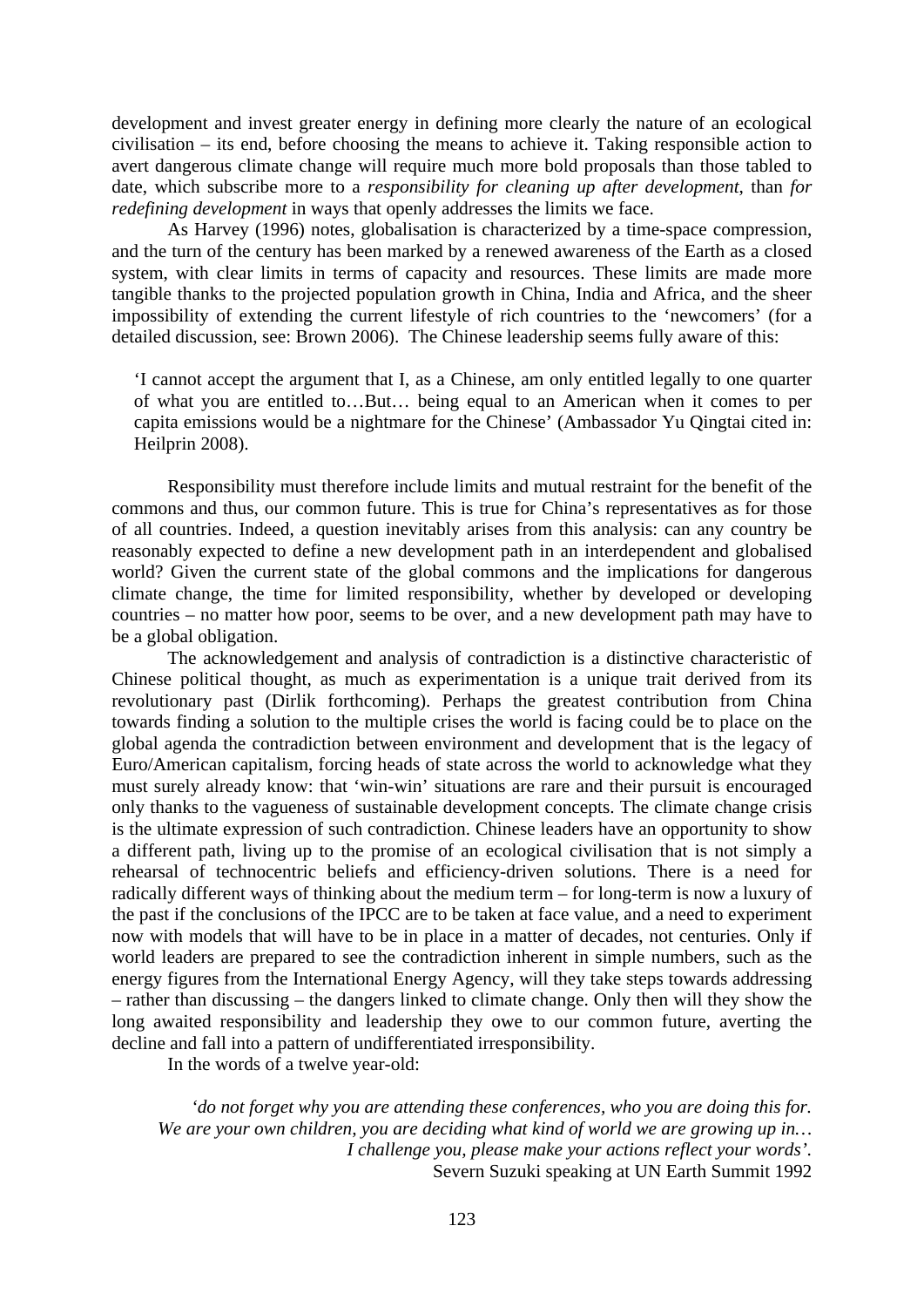## **Acknowledgments**

I wish to thank Arif Dirlik for a challenge that has been the greatest encouragement, and Andrea Ricci, for his many questions.

## **References**

- Beijing Review (2006) Evolution of an Ecological Civilization. In *Beijing Review*, December-15-2006 NO.45 NOV.9, 2006, http://www.bjreview.com.cn/expert/txt/2006-12/15/content\_50890.htm (accessed:  $3/6/08$ ).
- Bina, O. (2007) Despair or hope? China's choice between ecological crisis and sustainable futures. In *2007 Beijing International Conference on Environmental Sociology – Collection Part I*, Centre for Studies of Sociological Theory and Method, Renmin University of China, 30June and 1 July 2007, at Renmin University of China, Beijing, pp. 69-100.
- Bina, O. and Soromenho-Marques, V. (2008) Inequality, Trust and Opportunity, *Chinadialogue***,** http://www.chinadialogue.net/article/show/single/en/2535-Inequalitytrust-and-opportunity- (10/11/08).
- Brown, L. (2006) *Plan B 2.0 Rescuing a Planet Under Stress and a Civilization in Trouble,*  Earth Policy Institute, W.W. Norton & Co., 200, New York, also available at: http://www.earth-policy.org/Books/PB2/index.htm.
- Caviglia-Harris, J. L., Chambers, D. and Kahn, J. R. (2009) Taking the "U" out of Kuznets: A comprehensive analysis of the EKC and environmental degradation, *Ecological Economics,* 68, 1149-1159.
- CCICED and WWF (2008) *Report on Ecological Footprint in China,* China Council for International Cooperation on Environment and Development (CCICED) and The World Wide Fund for Nature (WWF), Beijing, www.footprintnetwork.org/download.php?id=503 (accessed: 7/6/08).
- China Daily (2006) Water pollution study keeps innovation in mind. In *People's Daily*, August 21, 2006, http://english.people.com.cn/200608/21/eng20060821\_295230.html (accessed: 29/8/06).
- China Environmental Law (2009) *China's 12th Environmental Five-Year-Plan: National preparation Efforts*, China Environmental Law - A discussion of China's Environmental and Energy laws, regulations, and policies, http://www.chinaenvironmentallaw.com/2009/05/15/chinas-12th-environmental-fiveyear-plan-national-preparation-efforts/ (accessed: 29/5/09).
- Dirlik, A. (forthcoming) Post-Socialism Revisited: Reflections on "Socialism with Chinese Characteristics," Its Past, Present and Future, *Marxism and Reality*.
- Elvin, M. (2004) *The Retreat of the Elephants: An Environmental History of China,* Yale University Press, New Haven.
- Evans, R. L. (2007) *Fueling Our Future: An Introduction to Sustainable Energy,* Cambridge University Press, Cambridge.
- Feng Qinghu (2007) Climate change and the right to develop. In *China Daily*, China Daily 10/31/2007, 10, http://www.chinadaily.com.cn/opinion/2007- 10/31/content\_6218475.htm (accessed: 3/11/07).
- Harvey, D. (1996) *Justice, nature and the geography of difference,* Blackwell, Oxford.
- Heilprin, J. (2008) UN Debate Keys on Rich Nation Emissions. In *Associated Press*, 15/2/08, http://ap.google.com/article/ALeqM5iQmBUlYskvnKT0CLHBucXxY5\_wKAD8UP OK0G3 (accessed: 15/2/08).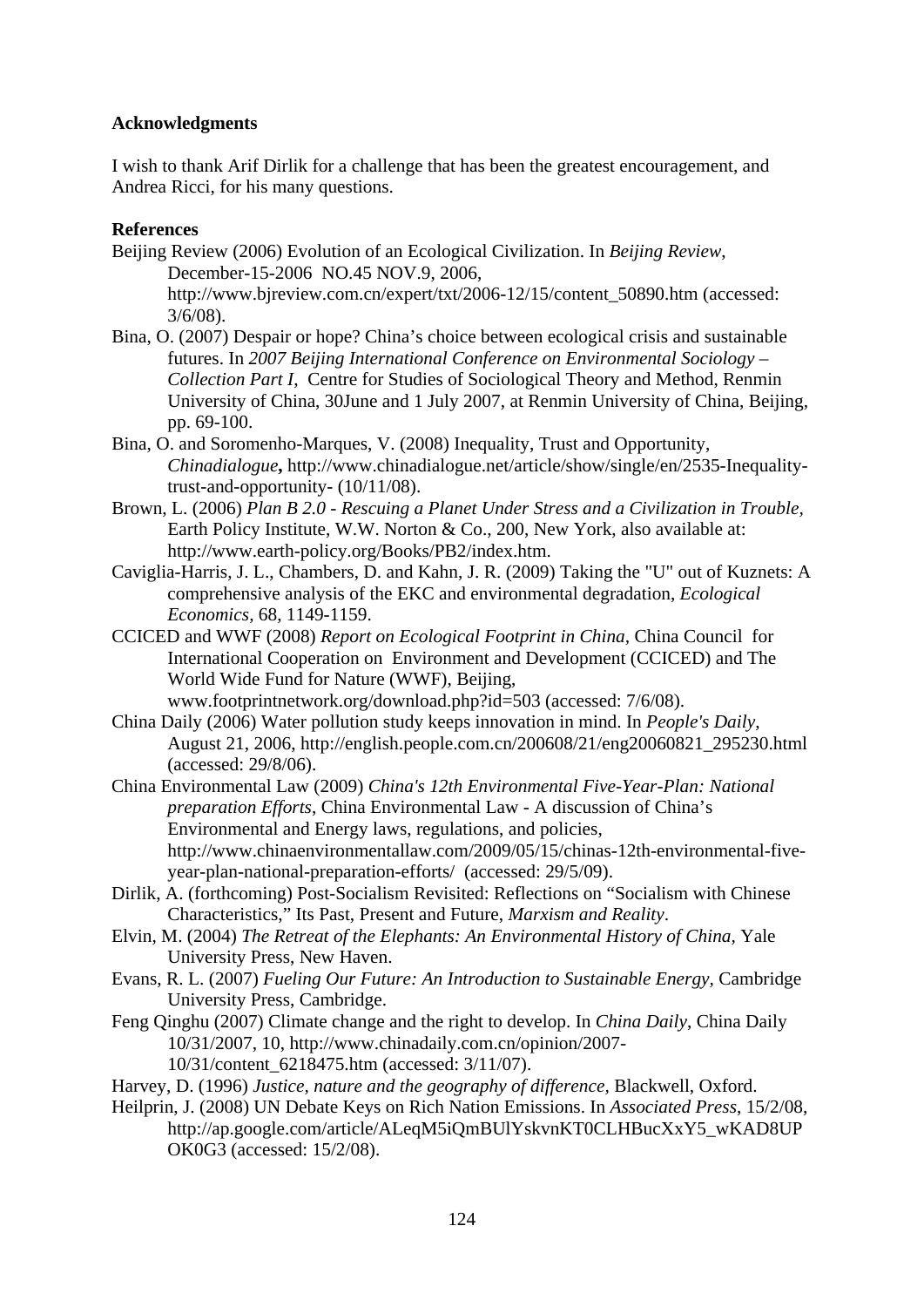HoL (2005) *The Economics of Energy Efficiency,* Chapter 3 of the Second Report (Session 2005-2006) of the Committee on Science and Technology of the UK House of Lords, London,

http://www.publications.parliament.uk/pa/ld200506/ldselect/ldsctech/21/2106.htm (accessed: 29/5/09).

- Hu Angang (2009) A new approach at Copenhagen (three parts). In *China Dialogue*, April 06, 2009 http://www.chinadialogue.net/article/show/single/en/2892 (accessed: 20/5/09).
- Hu Jintao (2007) Hold High the Great Banner of Socialism with Chinese Characteristics and Strive for New Victories in Building a Moderately Prosperous Society in all Respects. In *China Daily*, Report to the Seventeenth National Congress of the Communist Party of China on Oct. 15, 2007, http://www.chinadaily.com.cn/china/2007- 10/25/content\_6204663.htm (accessed: 25/1/0/07).
- Hu Jintao (2008) Full text of Hu Jintao's speech at the Opening Ceremony of The Boao Forum for Asia Annual Conference 2008. In *Xinhua Online*, 2008-04-12, http://news.xinhuanet.com/english/2008-04/12/content\_7966431.htm (accessed: 15/4/08).
- IEA (2007) *World Energy Outlook 2007 China and India Insights*, International Energy Agency, http://www.worldenergyoutlook.org/ (accessed: 10/11/07).
- Jia Zhibang (2009) Creating Harmony Between People and Nature. In *Beijing's Review*, No. 21, 28th May 2009, http://www.bjreview.com.cn/nation/txt/2009- 05/26/content\_197521.htm (accessed: 28/6/09).
- Jin Yong (2008) Ecological civilization: from conception to practice in China, *Clean Technologies and Environmental Policy,* 10**,** 111-112, DOI 10.1007/s10098-008- 0147-6.
- Jordan, A. and Lenschow, A. (2008) Environmental Policy Integrating: an innovation in environmental policy? In *Innovation in Environmental Policy? Integrating Environment for Sustainability* (Eds, Jordan, A. and Lenschow, A.) Edward Elgar Publishing Ltd, Cheltenham, pp. 518-537.
- Levine, M. D. and Aden, N. T. (2008) Global carbon emissions in the coming decades: the case of China, *Annual Review of Environment and Resources,* 33, 19-38.
- Li Jing (2009) Minister makes call to go green. In *China Daily*, 2009-06-05, http://www.chinadaily.com.cn/china/2009-06/05/content\_8250385.htm (accessed: 7/6/09).
- Liu Guoli (2007) The Challenges of China's Peaceful Development. In *Challenges and Policy Programmes of China's New Leadership* (Ed, Cheng, J. Y. S.) City University of Hong Kong Press, Hong Kong, pp. 245-272.
- Liu Jianguo and Diamond, J. (2005) China's environment in a globalizing world, *Nature,* 435, 1179-1186.
- Ma Jun (2007) Ecological civilisation is the way forward. In *Chinadialogue*, October 31, 2007, http://www.chinadialogue.net/article/show/single/en/1440-Ecologicalcivilisation-is-the-way-forward (accessed: 28/4/09).
- MEA (2005) *Ecosystems and Human Well-being: Synthesis,* Millennium Ecosystem Assessment, Island Press, Washington, DC.
- Meadows, D. H., Meadows, D. l., Randers, J. and III, W. W. B. (1972) *The Limits to Growth; a report for the Club of Rome's project on the predicament of mankind,* Universe Books New York.
- Miller, D. (2008) Global Justice and Climate Change: how should responsibilities be distributed? Parts I and II. In *Tanner Lectures on Human Values*, to be published as Tanner Lectures series, Tsinghua University, Beijing.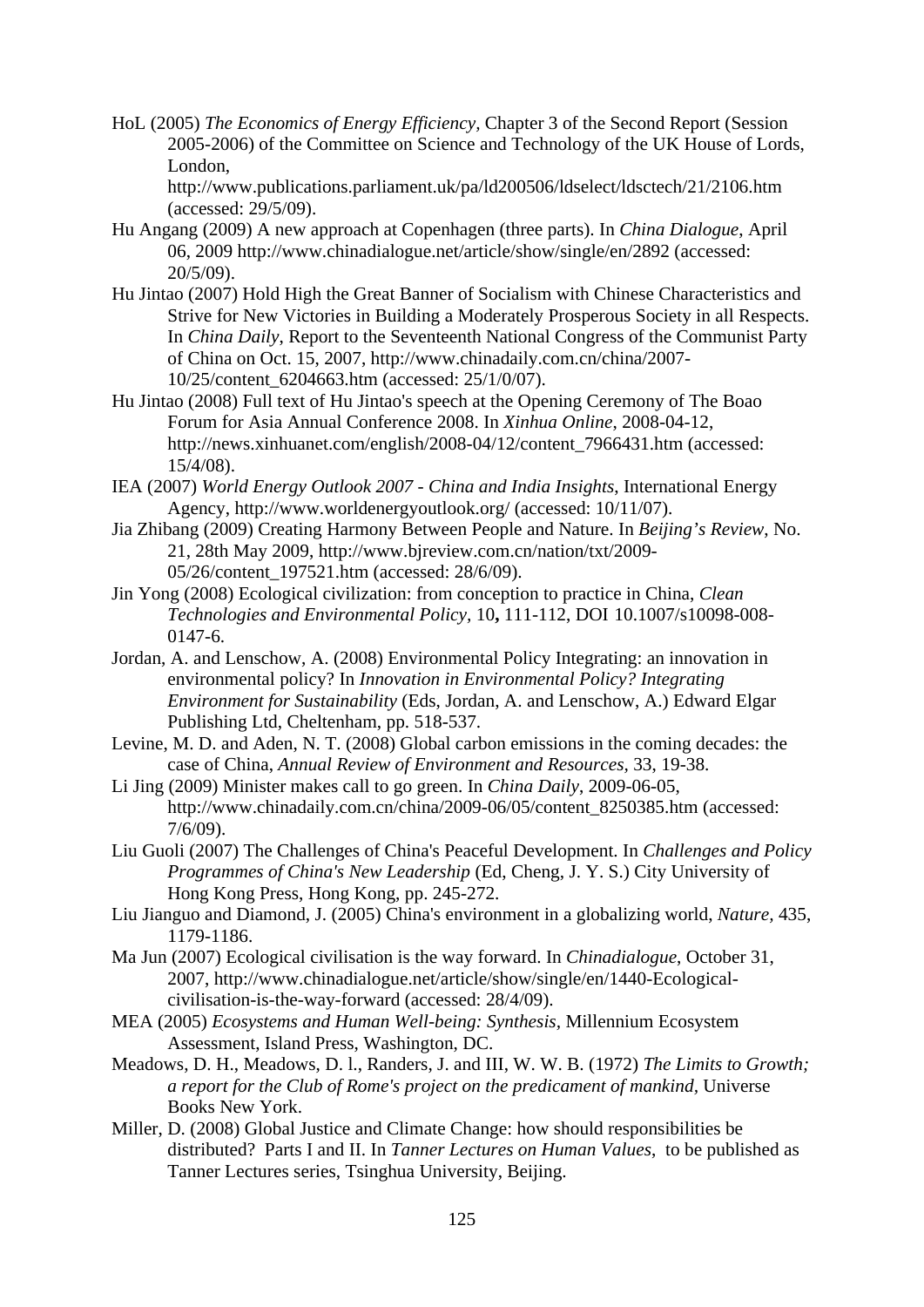- NDRC (2007a) *China Sustainable Development Strategy Report,* a report produced for the China-UK Sustainable Development Dialogue, October 2007, National Development and Reform Commission People's Republic of China, Beijing.
- NDRC (2007b) *China's National Climate Change Programme,* National Development and Reform Commission People's Republic of China, Beijing, http://www.wilsoncenter.org/index.cfm?topic\_id=1421&fuseaction=topics.item&new s id=239678 (accessed 17/7/07).
- O'Riordan, T. (1983) *Environmentalism,* Pion Press, London.
- Pan Yue (2004?) Environmental Culture and National Renaissance. In *Untitled* State Environmental Protection Administration (SEPA, PRC), Beijing, distributed at the Forum on Environmental Impact Assessment, 13-15 December 2004 at BoAo, Hainan Island, PRC.
- Pan Yue and Zhou Jigang (2006) The rich consume and the poor suffer the pollution. In *Chinadialogue*, October 27, 2006,

http://www.chinadialogue.net/article/show/single/en/493--The-rich-consume-and-thepoor-suffer-the-pollution- (accessed 3/11/06).

- Schellnhuber, H. J., Crutzen, P. J., Clark, W. C. and Hunt, J. (2005) Earth system analysis for sustainability, *Environment,* 47, 11-25.
- Smil, V. (2005) *Energy At The Crossroads,* MIT Press, paperback edition, Cambridge Mass. [first published in 2003].
- Song Guojun, Xu Sha, Jin Shuqin, Fu Yiming, Li Peijie, He Yaqi, Wang Chen and Zhu Xuan (2008) *China's Environmental Policy Analysis,* Chemical Industry Press, Beijing (in Mandarin).
- Suzuki, S. (1992) *Severn Suzuki speaking at UN Earth Summit 1992*, http://www.youtube.com/watch?v=5g8cmWZOX8Q (accessed: 2/6/09).
- Tan Yingzi (2009) Experts urge stimulous package on social welfare. In *China Daily*, 24/6/09, http://www.chinadaily.com.cn/china/2009-06/24/content\_8315710.htm (accessed: 25/6/09).
- The Economist (2009) A time for muscle-flexing. In *The Economist*, March 21st 2009, 29-31.

UNCED (1992) *Agenda 21,* United Nations General Assembly [http://wwwunorg/esa/sustdev/agenda21texthtm 13/12/02], New York.

- UNDP (2007) *Human Development Report 2007/2008 Fighting climate change: Human solidarity in a divided world,* Summary version, the United Nations Development Programme, New York, http://hdr.undp.org/en/reports/global/hdr2007-2008/ (accessed: 14/9/08).
- United Nations (1945) *Charter of the United Nations,* United Nations, New York.
- WCED (1987) *Our Common Future,* Oxford University Press.
- Weber, C. L., Peters, G. P., Guan, D. and Hubacek, K. (2008) The contribution of Chinese exports to climate change, *Energy Policy,* 36, 3572– 3577, doi:10.1016/j.enpol.2008.06.009.
- World Bank (2008) *Executive Summary: Mid-Term Evaluation of China's 11th Five Year Plan*, December 18, 2008, The World Bank, http://siteresources.worldbank.org/CHINAEXTN/Resources/318949- 1121421890573/China\_11th\_Five\_Year\_Plan\_overview\_en.pdf?cid=EXTEAPMonth 1(accessed: 23/2/09).
- World Bank (2009) *Quarterly Update March 2009,* The World Bank, Washington D.C., http://siteresources.worldbank.org/INTCHINA/Resources/318862- 1237238982080/CQU\_March2009\_fullreport.pdf (accessed: 20/3/09).
- Xie Zhenhua (2009) China has no other choice thank to pursue sustainable development In *The Guardian*, Wednesday, 27 May 2009,